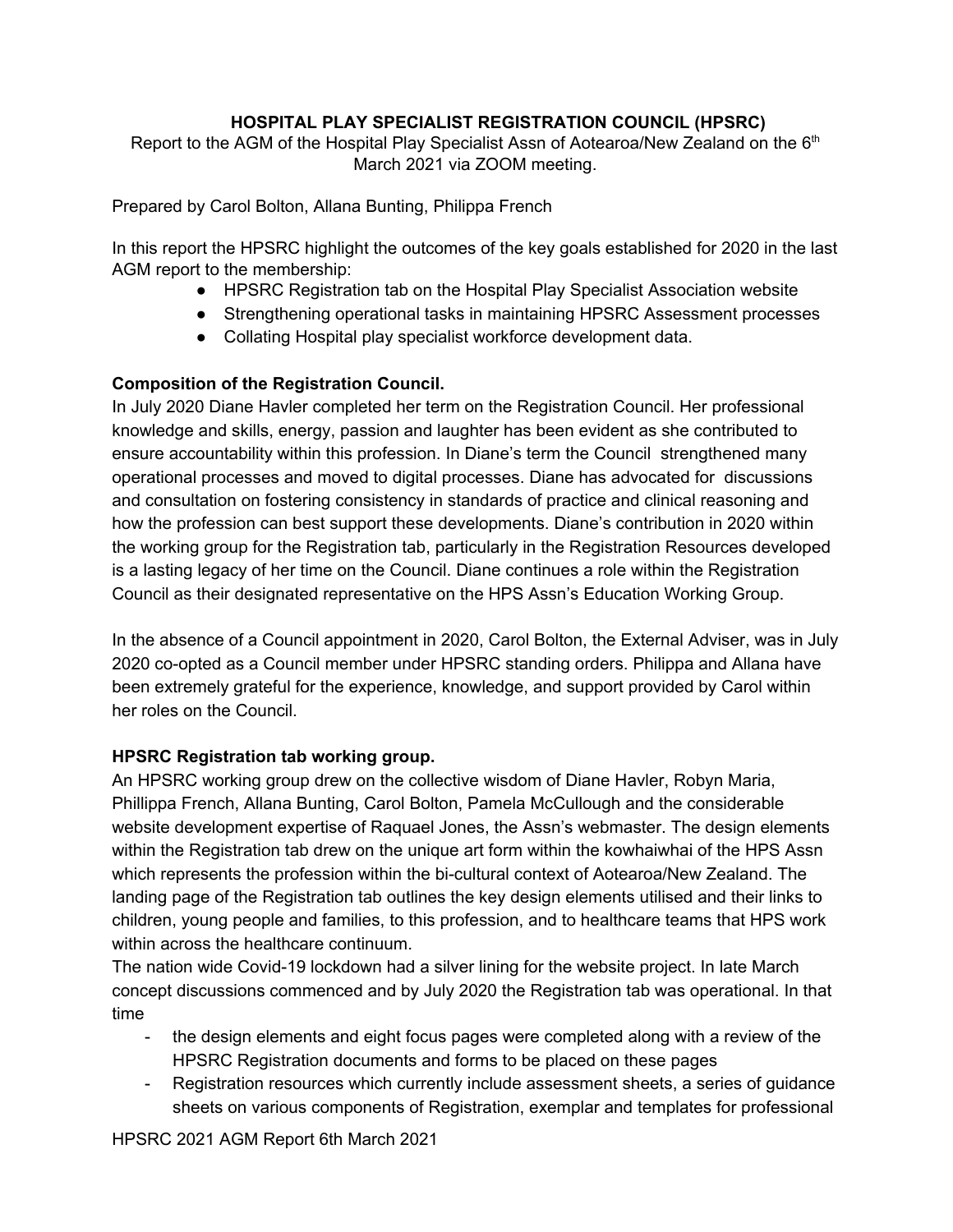development evidence were developed. It is hoped that the Let's talk about…guidance series will also be used within HPS Services to assist professional discussions on clinical thinking and clinical reasoning and on clinical practices in line with current literature and research.

- Current projects include exemplars of case studies and the addition of a guidance sheet - Let's talk about… documentation.

The online Directory of Registered Hospital Play Specialists (NZHPSReg) has been established within the Registration tab. As well as providing relevant information on individual HPS professional accountability status the Directory is a very visual representation of the 25 years of our profession's progression. Kia Kaha.

# **2020 Annual Review of Registration process.**

The joint annual meeting of the HPSRC and HPSAANZ in November 2020 included Debbie McDougal, in her role as the HPS profession's Allied Health Liaison Representative. Within discussion there was focus on the potential implications for the profession within the 2019 Report of Health and Disability System Review in relation to workforce planning, training, professional regulations and strategic employment relations. As the recommendations, if adopted, will likely see changes across the HPS profession within the workplace, as well as within the training and regulatory processes, the Report outcomes will be monitored by the HPSRC.

# **Changes to the Registration Handbook - Section 4.0 subject to confirmation**

Changes to the criteria in Section 4.00 were agreed in February 2021. All hospital play specialists with NZHPSReg STC status will receive notification of the changes in the coming month. The Registration Handbook is being updated with the new criteria. It is planned that the changes to criteria for professional development hours and Ministry of Justice checks will be implemented in November 2021.

# **2020 Strategic Planning Day**

Registration Council members joined the HPSAANZ Executive during their annual strategic planning day in November 2020. This provided the opportunity for Carol, on behalf of the Council, to outline to new members of the Executive how the Registration Council was established and the developments which have occurred since its inception. This meeting also provided the opportunity to clarify tasks and responsibilities within each committee and to discuss shared goals moving forward.

# **HPS Workforce**

# **Current NZHPSReg workforce**

Analysis of the HPS Association membership and HPSRC data for 2020 indicates; -36% of current HPS Assn membership has achieved NZHPSReg -35 HPS with current NZHPSReg (Full and STC) -2020 NZHPSReg renewal of Registration rate of 75%

HPSRC 2021 AGM Report 6th March 2021